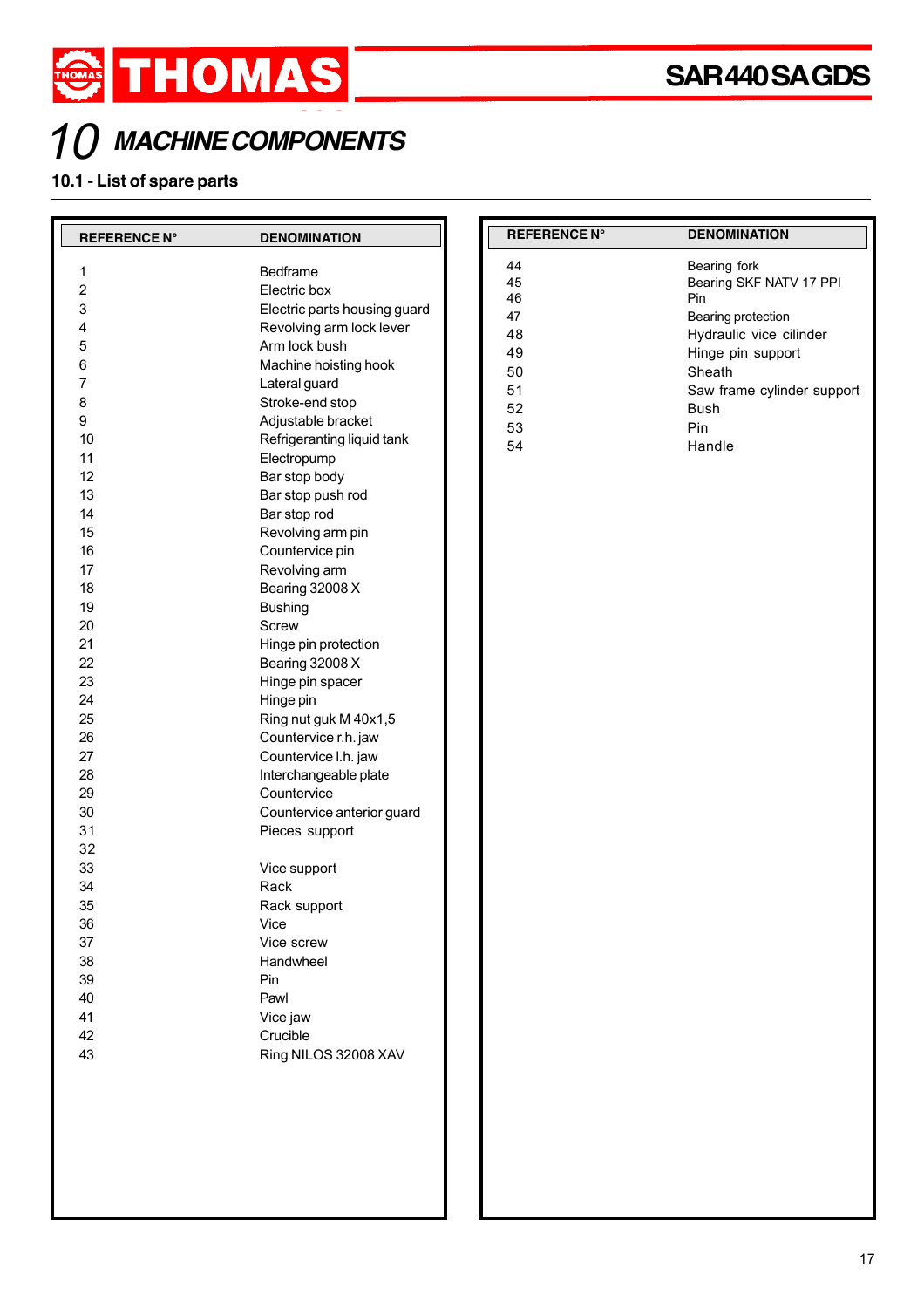

## **SAR 440 SA GDS**

| <b>REFERENCE N°</b> | <b>DENOMINATION</b>         | <b>REFERENCE N°</b> | <b>DENOMINATION</b>        |
|---------------------|-----------------------------|---------------------|----------------------------|
|                     |                             |                     |                            |
| 60                  | Sawframe                    | 107                 | Spacer                     |
| 61                  | Electric motor              | 108                 | Bearing 51204              |
| 62                  | Speed variator              | 109                 | Spring washer              |
| 63                  | Speed variator handwheel    | 110                 | Manometer                  |
| 64                  | Ring nut guk M 40x1,5       | 111                 | Pressure switch            |
| 65                  | Speed reducer               | 112                 | Rear crucible              |
| 66                  | Spacer                      | 113                 |                            |
| 67                  |                             | 114                 | Blade guide bearing pin    |
| 68                  | Cylinder joint              | 115                 | Bearing 6200 2RS           |
| 69                  | Cylinder superior pin       | 116                 | Ring seeger Ø 10           |
| 70                  | Microswitch                 | 117                 | Upper blade guide pad      |
| 71                  | Plate                       | 118                 | Lateral blade guide pad    |
| 72                  | Plate                       | 119                 | Hinge                      |
| 73                  | Sawframe cylinder           | 120                 | Middle protection          |
| 74                  |                             | 121                 | <b>Brush</b>               |
| 75                  | Adjustable screw            | 122                 | Brush support              |
| 76                  | transmission flywheel pin   | 123                 | Bearing 626 2RS            |
| 77                  | Ring nut guk M 45x1,5       | 124                 | Brush ring                 |
| 78                  | Blade tightening slide      | 125                 | Blade protection           |
| 79                  |                             | 126                 | Auxiliary blade protection |
| 80                  |                             | 127                 |                            |
| 81                  | Handle                      |                     |                            |
| 82                  | Blade tightening handwheel  | 130                 | Distributor block          |
|                     | pin                         | 131                 | Coupling                   |
| 83                  | Pin                         | 132                 | Cooling liquid cock        |
| 84                  | Blade tightening Cylinder   | 133                 |                            |
| 85                  | <b>Bracket</b>              | 134                 | Flexible tube              |
| 86                  | Ring NILOS 32209 XAV        | 135                 |                            |
| 87                  | Bearing 32209 XAV           |                     | Handgripp                  |
| 88                  |                             |                     |                            |
| 89                  |                             |                     |                            |
|                     | Transmission flywheel       |                     |                            |
| 90                  | Ring nut guk M 45 x 1,5     |                     |                            |
| 91                  | Bearing 3309 2RS            |                     |                            |
| 92                  | Ring NILOS 3309 AV          |                     |                            |
| 93                  | Bearing protection          |                     |                            |
| 94                  | Motor flywheel shaft        |                     |                            |
| 95                  | Motor flywheel              |                     |                            |
| 96                  | Cone clamping               |                     |                            |
|                     | <b>EUROCONIC</b>            |                     |                            |
| 97                  | Blade guide protection      |                     |                            |
| 98                  | Microswitch                 |                     |                            |
| 99                  | R.h Flywheel protection     |                     |                            |
| 100                 | L.h. Flywheel protection    |                     |                            |
| 101                 | Blade guide arm guide       |                     |                            |
| 102                 | L.h. adjustable blade guide |                     |                            |
|                     | arm                         |                     |                            |
| 103                 | R.h. adjustable blade guide |                     |                            |
|                     | arm                         |                     |                            |
| 104                 | Hand lever                  |                     |                            |
| 105                 |                             |                     |                            |
| 106                 | Additional protection       |                     |                            |
|                     |                             |                     |                            |
|                     |                             |                     |                            |
|                     |                             |                     |                            |
|                     |                             |                     |                            |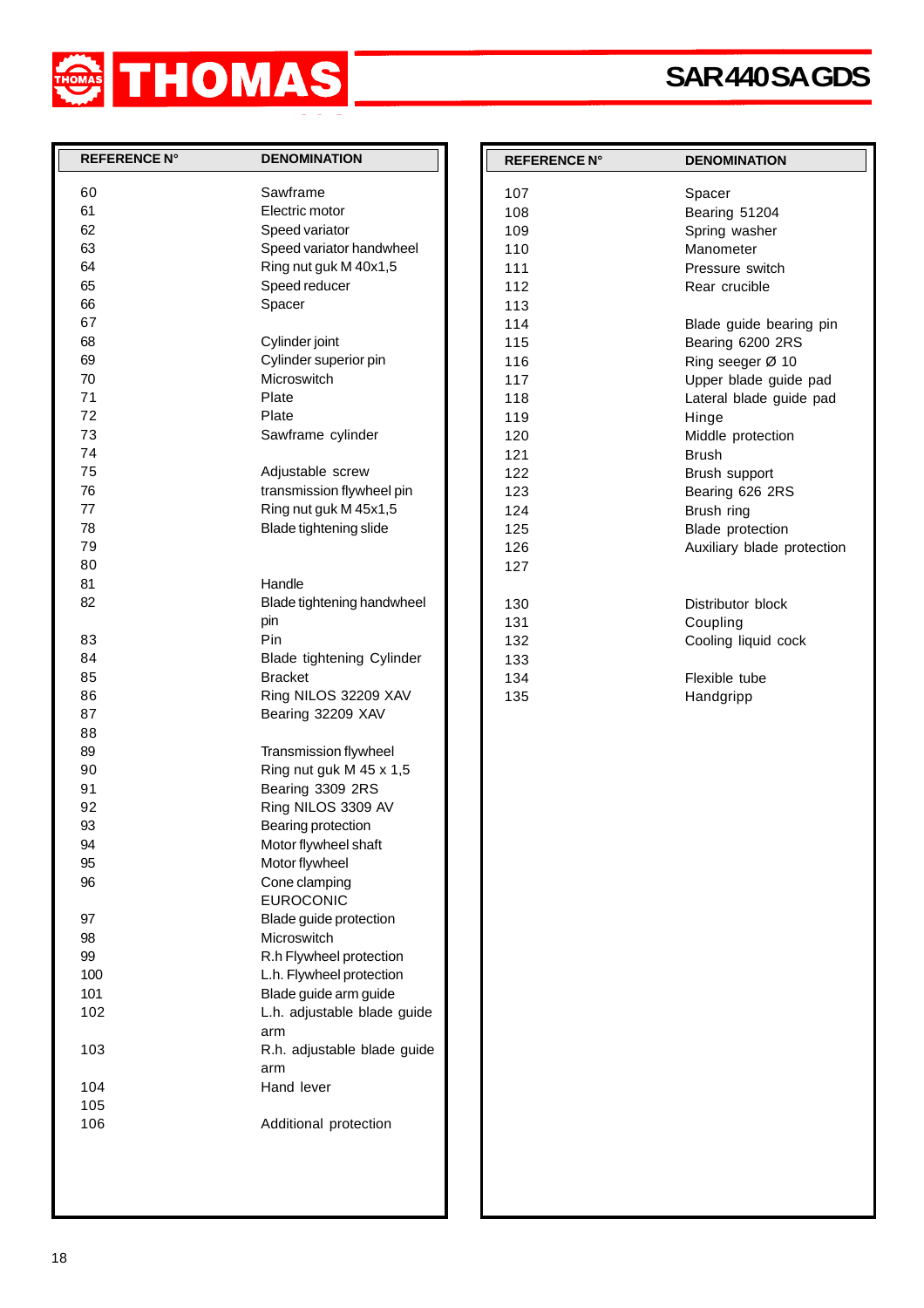

**SAR 440 SA GDS**

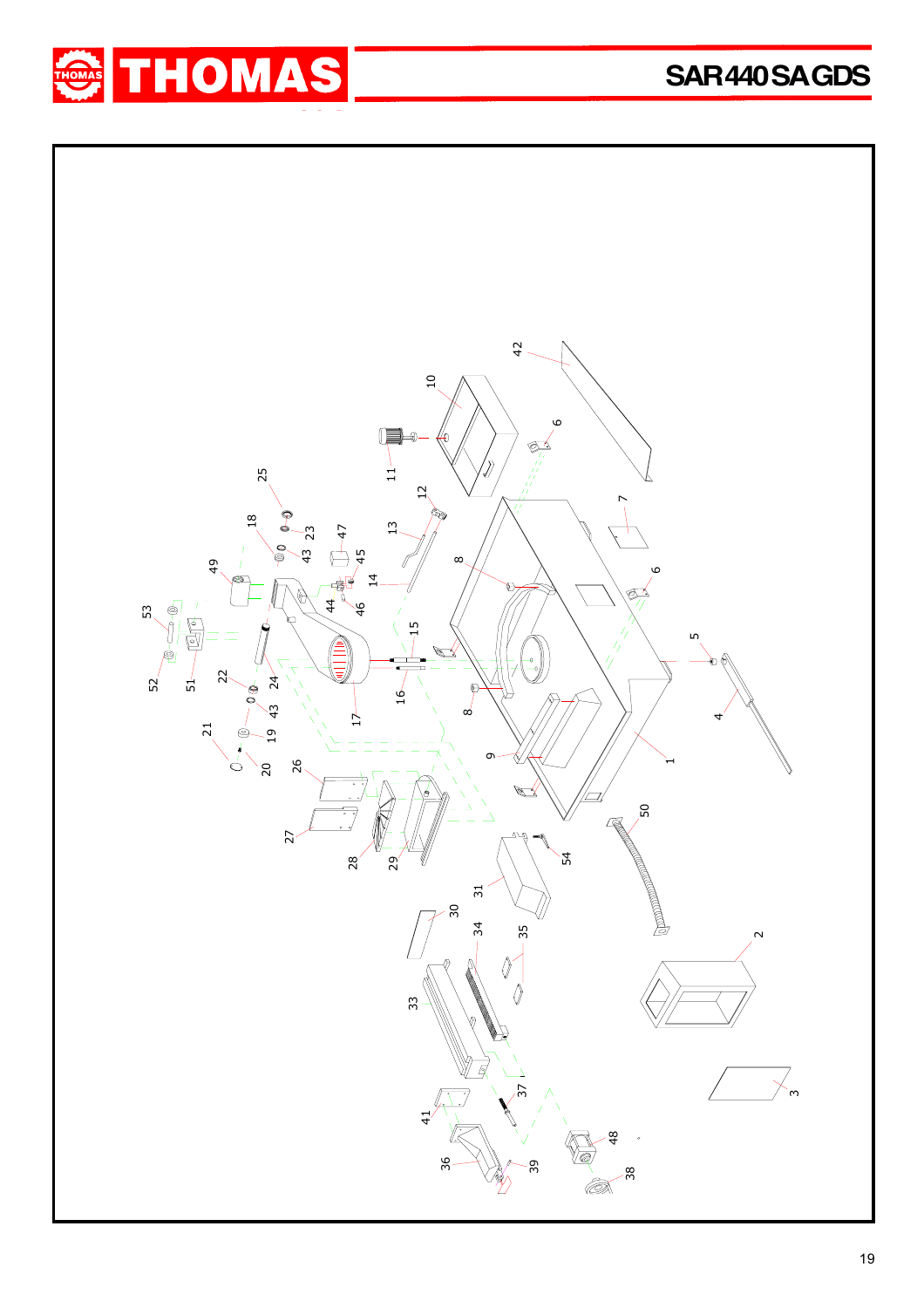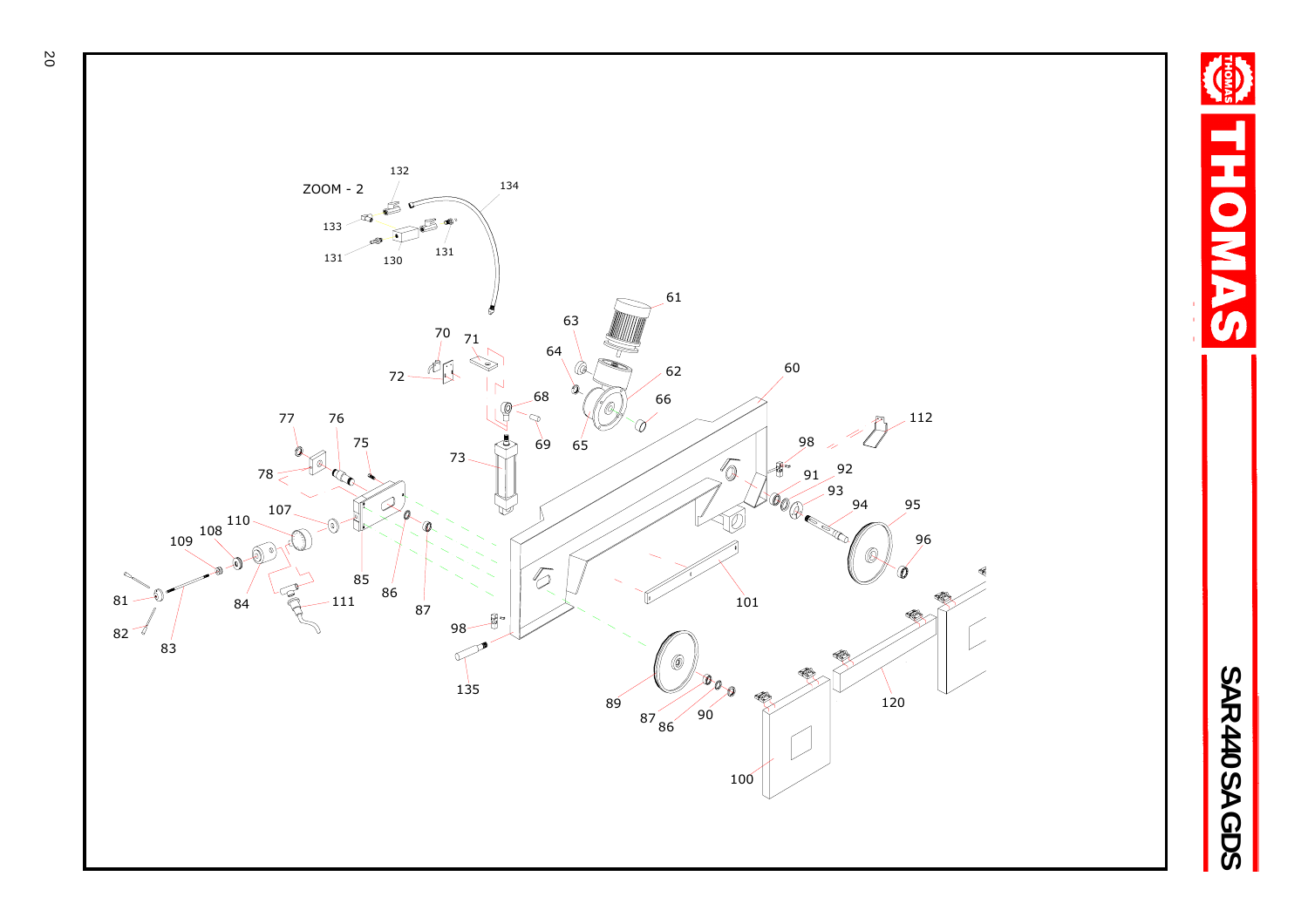